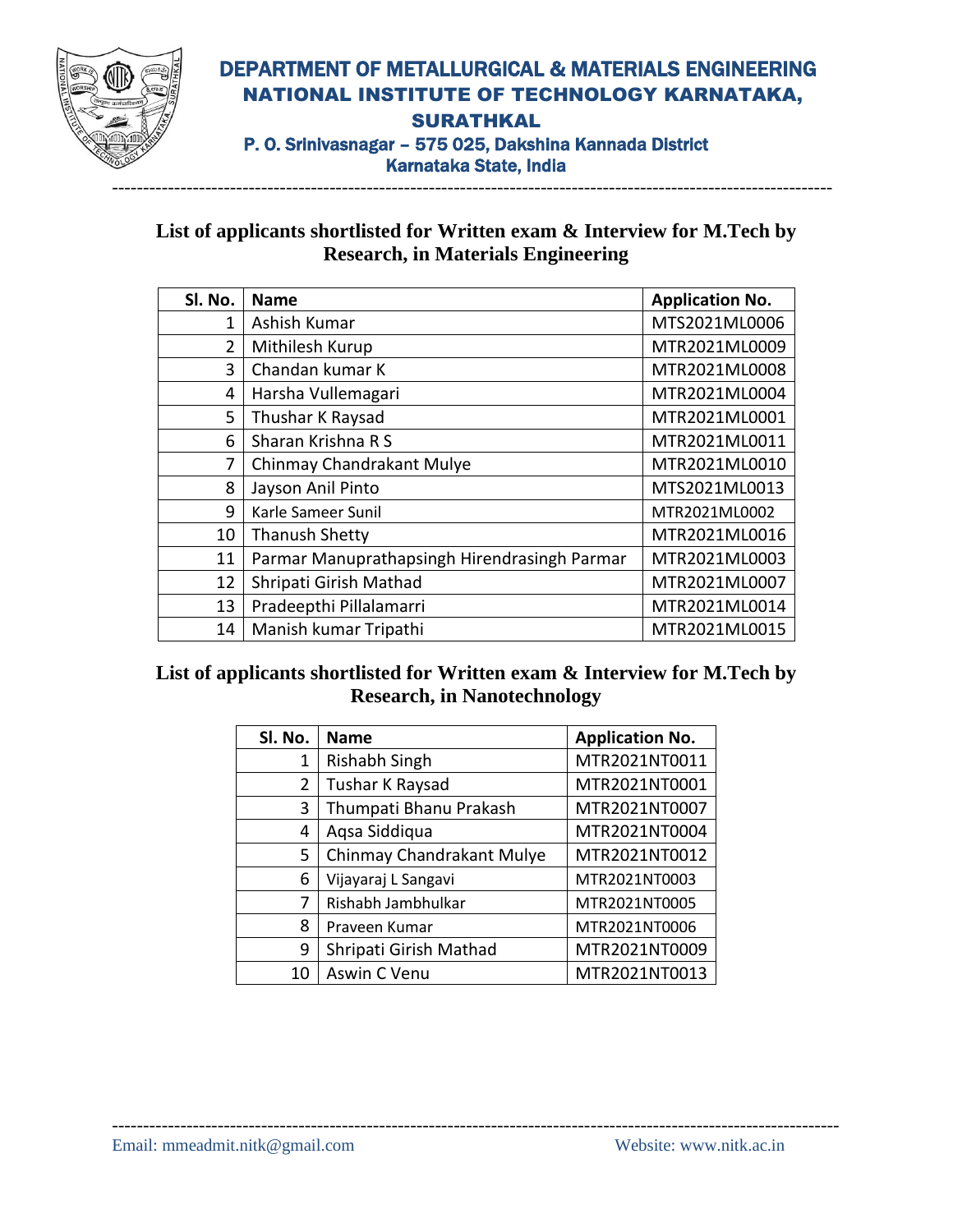

## DEPARTMENT OF METALLURGICAL & MATERIALS ENGINEERING NATIONAL INSTITUTE OF TECHNOLOGY KARNATAKA, SURATHKAL P. O. Srinivasnagar – 575 025, Dakshina Kannada District Karnataka State, India

#### **List of applicants shortlisted for Written exam & Interview for Ph.D. programme**

| Sl. No.                         | <b>Name</b>              | <b>Application No.</b> |  |
|---------------------------------|--------------------------|------------------------|--|
| 1                               | Virender Ahirwar         | PH2021MT0024           |  |
| Yedu Krishnan<br>$\overline{2}$ |                          | PH2021MT0046           |  |
| 3                               | Sameer Kumar             | PH2021MT0036           |  |
| 4                               | Abhijith Vijay           | PH2021MT0009           |  |
| 5                               | Hisham Mohummad          | PH2021MT0017           |  |
| 6                               | Rahul Kumar Singh        | PH2021MT0027           |  |
| 7                               | Kunal Bhal Chandra Bhole | PH2021MT0042           |  |
| 8                               | Shada Sai Kumar          | PH2021MT0037           |  |
| 9                               | Nithesh Eknath Chaudari  | PH2021MT0047           |  |
| 10                              | Pradeep Kumar Rana       | PH2021MT0034           |  |
| 11                              | <b>Alias Thomas</b>      | PH2021MT0029           |  |
| 12                              | Rithik Raj               | PH2021MT0015           |  |
| 13                              | Nikesh Kumar             | PH2021MT0012           |  |
| 14                              | Mridul P                 | PH2021MT0021           |  |
| 15                              | Rahul Kumar              | PH2021MT0026           |  |
| 16                              | <b>Kunthal Kumar Das</b> | PH2021MT0003           |  |
| 17                              | Sreerag M P              | PH2021MT0019           |  |
| 18                              | Narendra Babu            | PH2021MT0002           |  |
| 19                              | <b>Arvind Kumar</b>      | PH2021MT0013           |  |
| 20                              | Manish Kumar Singh       | PH2021MT0031           |  |
| 21                              | Anu Asok                 | PH2021MT0032           |  |
| 22                              | Princejeet Kumar         | PH2021MT0045           |  |
| 23                              | Karri Samadhanam         | PH2021MT0028           |  |
| 24                              | Gaddam Kranthikumar      | PH2021MT0044           |  |
| 25                              | Jithu P                  | PH2021MT0038           |  |
| 26                              | Mahaboob Patel           | PH2021MT0039           |  |
| 27                              | SK Izaz Ahamed           | PH2021MT0001           |  |
| 28                              | Mallarapu Dileep         | PH2021MT0006           |  |
| 29                              | Mood Harish              | PH2021MT0008           |  |
| 30                              | Antareep Chaudhuri       | PH2021MT0010           |  |
| 31                              | <b>Atul Soni</b>         | PH2021MT0048           |  |
| 32                              | Satyabhama Sahu          | PH2021MT0049           |  |
| 33                              | Gajendra Singh           | PH2021MT0025           |  |
| 34                              | Dayananda K N            | PH2021MT0050           |  |
| 35                              | Harisha CP               | PH2021MT0035           |  |

---------------------------------------------------------------------------------------------------------------------

--------------------------------------------------------------------------------------------------------------------